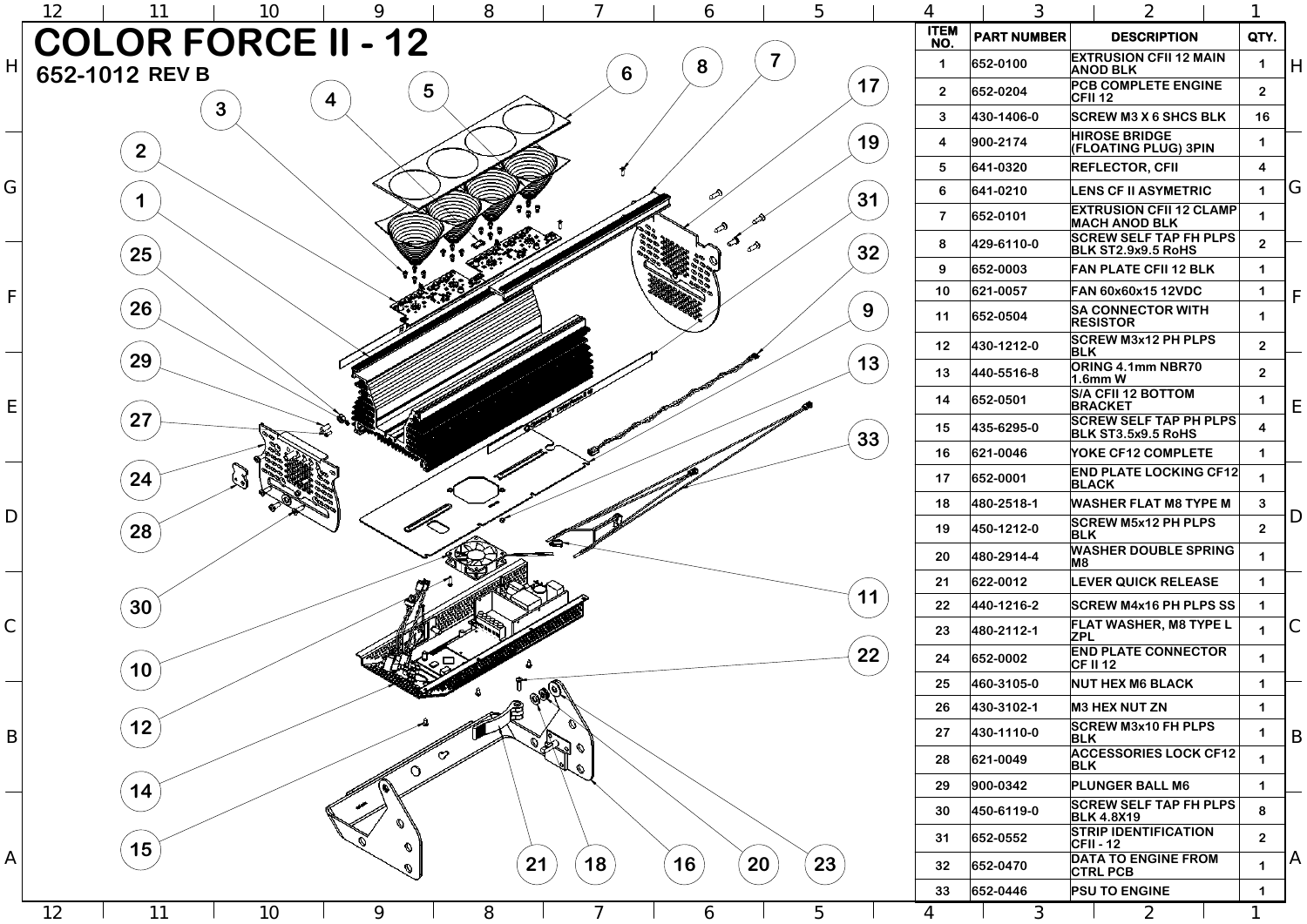1



3

2

|                         | 3                            |                                                               | $\overline{2}$                                        |   | 1                       |   |
|-------------------------|------------------------------|---------------------------------------------------------------|-------------------------------------------------------|---|-------------------------|---|
| <b>TEM</b><br>IO.       | <b>PART</b><br><b>NUMBER</b> |                                                               | QTY.                                                  |   |                         |   |
| $\mathbf 1$             | 652-0004                     | <b>BOTTOM BRACKET CF12</b>                                    | 1                                                     | H |                         |   |
| $\overline{2}$          | 652-0102                     | <b>PCB COMPLETE CF II 12</b><br><b>ADDRESSING</b>             | 1                                                     |   |                         |   |
| 3                       | 652-0401                     |                                                               | <b>HARNESS XLR5-F CFII 12</b>                         |   |                         |   |
| 4                       | 652-0402                     |                                                               | <b>HARNESS XLR5-M CFII 12</b>                         |   | 1                       | G |
| 5                       | 429-1208-9                   |                                                               | <b>SCREW M2.9 x 8 PH PZDRV</b><br><b>BLK PLASTITE</b> |   | 4                       |   |
| 6                       | 435-2108-3                   | 6/6                                                           | <b>WASHER FLAT M3.5 NYLON</b>                         |   | $\overline{\mathbf{4}}$ |   |
| $\overline{\mathbf{7}}$ | 652-0200                     |                                                               | <b>OVERLAY, CF II 12</b>                              |   | 1                       | F |
| 8                       | 900-2061                     | <b>POWER SUPPLY 24V 150W</b><br><b>SBU-150-108 SCREW TERM</b> |                                                       |   | 1                       |   |
| 9                       | 440-2608-4                   |                                                               | <b>WASHER LOCK M4 EXT</b><br><b>TEETH BLK</b>         |   | $\overline{\mathbf{4}}$ |   |
| 10                      | 440-1208-0                   |                                                               | <b>SCREW M4x8 PH PLPS BLK</b>                         |   | 4                       | E |
| 11                      | 450-2609-1                   | <b>WASHER LOCK M5 EXT</b><br>TOOTH Zn                         | $\mathbf{2}$                                          |   |                         |   |
| 12                      | 450-3205-1                   | <b>NUT HEX M5 COMBI Zn</b>                                    |                                                       |   |                         |   |
| 13                      | 425-3102-1                   | <b>PLATED</b>                                                 | <b>NUT HEX M2.5, 5.5mm AF, Zn</b>                     |   | 4                       | D |
| 14                      | 652-0210                     |                                                               | <b>ANTENNA MOUNT</b>                                  |   |                         |   |
| 15                      | 900-1319                     |                                                               | 900-1319 [ANTENNA, FLEX<br>CIRC PCB w 53mm CABLE]     |   | 1                       |   |
| 16                      | 430-3203-0                   |                                                               | <b>NUT HEX M3 NYLOCK BLK</b>                          |   | 6                       |   |
| 17                      | 430-2003-7                   |                                                               | <b>SPACER ROUND M3 BRASS</b><br>3mm LG                |   |                         |   |
|                         |                              |                                                               |                                                       |   |                         |   |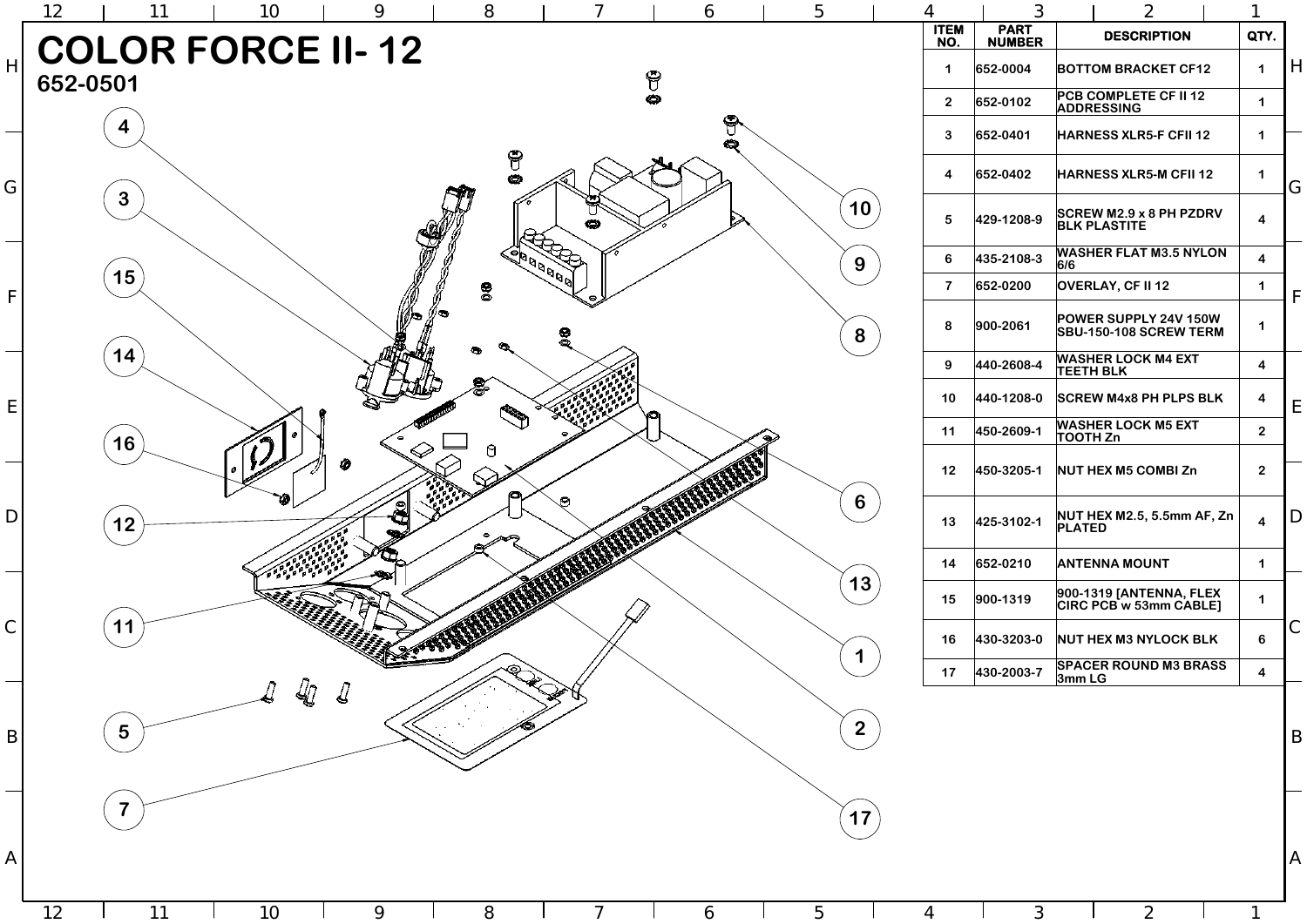| <b>DESCRIPTION</b>                             | QTY. |  |
|------------------------------------------------|------|--|
| <b>XLR-5 FC PCB-V</b>                          |      |  |
| <b>SHRINK TUBE 1/8"IDx3/8"</b><br><b>BLACK</b> |      |  |
| <b>FERRITE TUBULAR BEAD</b>                    |      |  |
| <b>MOLEX 3 PIN HOUSING</b>                     |      |  |
| <b>22AWG BLACK STRANDED</b><br><b>TR64</b>     |      |  |
| <b>22AWG RED STRANDED TR64</b>                 |      |  |
| <b>22AWG GREEN STRANDED</b><br><b>TR64</b>     |      |  |
|                                                |      |  |